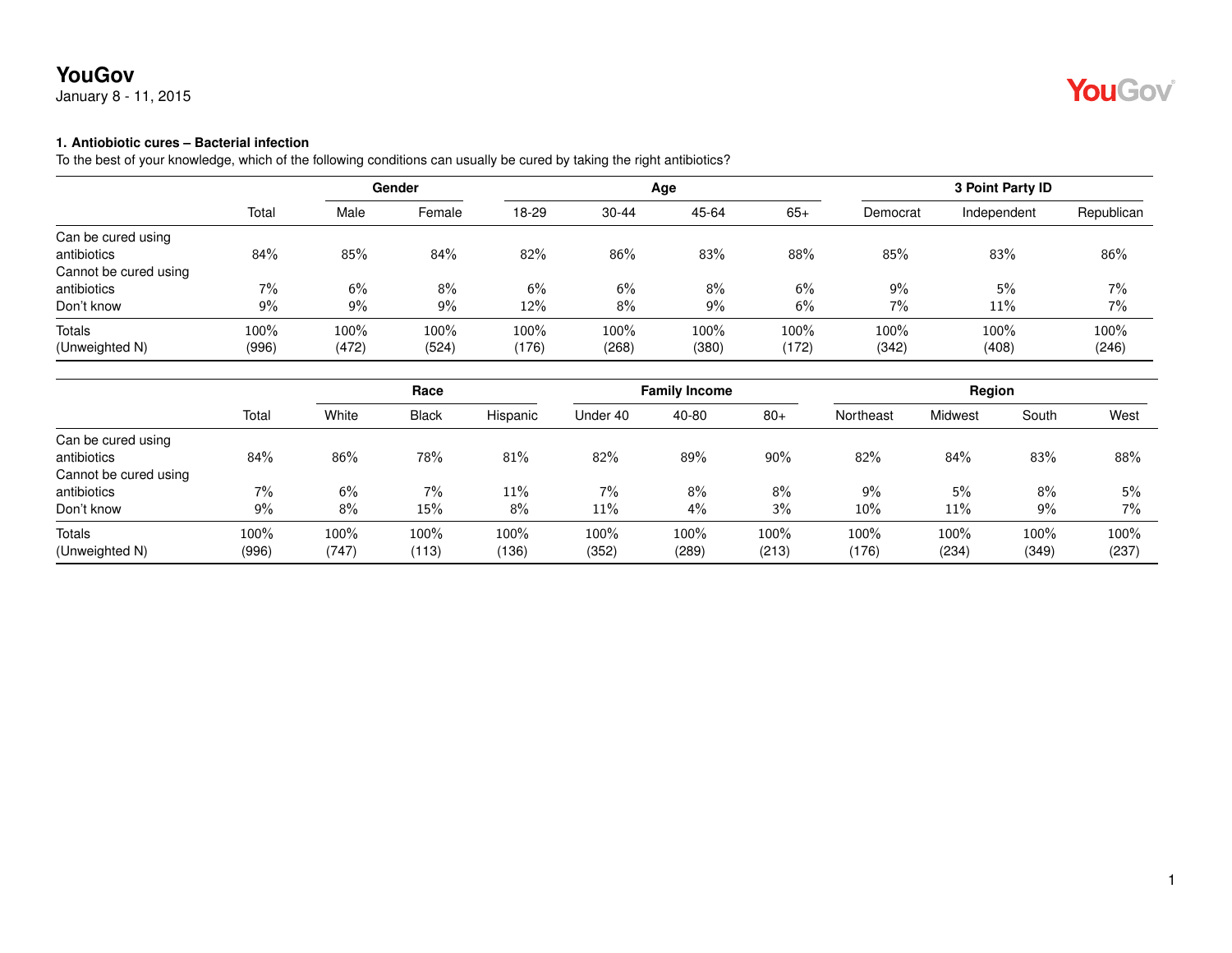# YouGov®

## **2. Antiobiotic cures – Ear infection**

|                       |       |       | Gender |       |           | Age   |       |          | 3 Point Party ID |            |
|-----------------------|-------|-------|--------|-------|-----------|-------|-------|----------|------------------|------------|
|                       | Total | Male  | Female | 18-29 | $30 - 44$ | 45-64 | $65+$ | Democrat | Independent      | Republican |
| Can be cured using    |       |       |        |       |           |       |       |          |                  |            |
| antibiotics           | 84%   | 81%   | 87%    | 76%   | 88%       | 84%   | 88%   | 83%      | 82%              | 88%        |
| Cannot be cured using |       |       |        |       |           |       |       |          |                  |            |
| antibiotics           | 6%    | 8%    | 5%     | 10%   | 4%        | 6%    | 6%    | 7%       | 6%               | 7%         |
| Don't know            | 10%   | 11%   | 9%     | 14%   | 8%        | 10%   | 6%    | 10%      | 12%              | 6%         |
| Totals                | 100%  | 100%  | 100%   | 100%  | 100%      | 100%  | 100%  | 100%     | 100%             | 100%       |
| (Unweighted N)        | (994) | (471) | (523)  | (175) | (267)     | (381) | (171) | (343)    | (406)            | (245)      |

|                       |       | Race  |              |          | <b>Family Income</b> |       |       | Region    |         |       |       |
|-----------------------|-------|-------|--------------|----------|----------------------|-------|-------|-----------|---------|-------|-------|
|                       | Total | White | <b>Black</b> | Hispanic | Under 40             | 40-80 | $80+$ | Northeast | Midwest | South | West  |
| Can be cured using    |       |       |              |          |                      |       |       |           |         |       |       |
| antibiotics           | 84%   | 85%   | 78%          | 82%      | 84%                  | 88%   | 89%   | 81%       | 87%     | 81%   | 87%   |
| Cannot be cured using |       |       |              |          |                      |       |       |           |         |       |       |
| antibiotics           | 6%    | 5%    | 14%          | 6%       | 7%                   | 6%    | 4%    | 6%        | 3%      | 10%   | 5%    |
| Don't know            | 10%   | 9%    | 8%           | 12%      | 10%                  | 6%    | 7%    | 13%       | $10\%$  | 9%    | $8\%$ |
| Totals                | 100%  | 100%  | 100%         | 100%     | 100%                 | 100%  | 100%  | 100%      | 100%    | 100%  | 100%  |
| (Unweighted N)        | (994) | (746) | (112)        | (136)    | (352)                | (290) | (213) | (176)     | (233)   | (349) | (236) |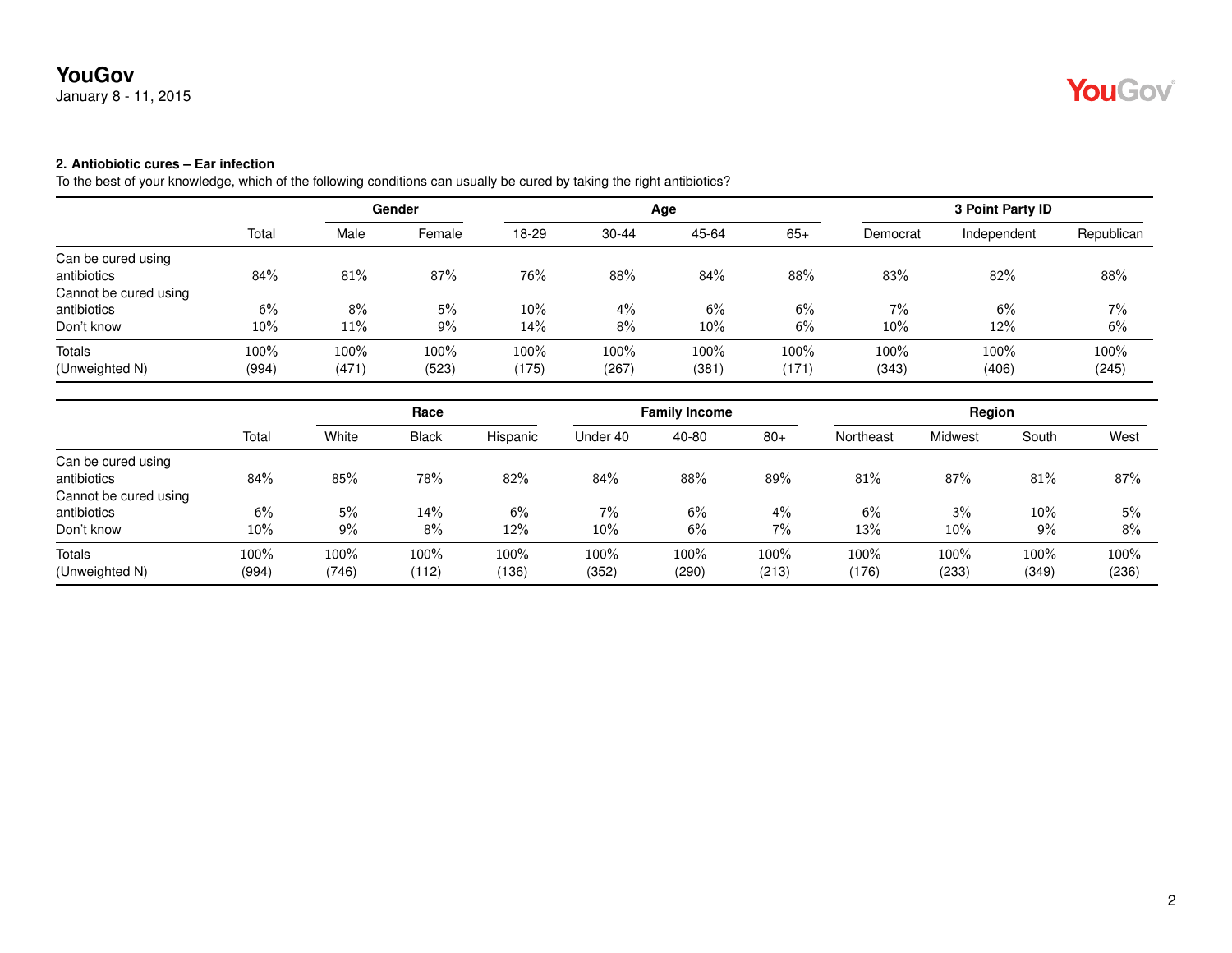### **3. Antiobiotic cures – Kidney infection**

|                       |       | Gender |        |       |           | Age   | 3 Point Party ID |          |             |            |
|-----------------------|-------|--------|--------|-------|-----------|-------|------------------|----------|-------------|------------|
|                       | Total | Male   | Female | 18-29 | $30 - 44$ | 45-64 | $65+$            | Democrat | Independent | Republican |
| Can be cured using    |       |        |        |       |           |       |                  |          |             |            |
| antibiotics           | 74%   | 70%    | 77%    | 63%   | 73%       | 77%   | $81\%$           | 75%      | 71%         | 78%        |
| Cannot be cured using |       |        |        |       |           |       |                  |          |             |            |
| antibiotics           | 10%   | 10%    | 9%     | 16%   | 12%       | 6%    | $7\%$            | 9%       | 9%          | 11%        |
| Don't know            | 17%   | 20%    | 14%    | 22%   | 15%       | 17%   | 12%              | 16%      | 20%         | 11%        |
| Totals                | 100%  | 100%   | 100%   | 100%  | 100%      | 100%  | 100%             | 100%     | 100%        | 100%       |
| (Unweighted N)        | (988) | (471)  | (517)  | (174) | (264)     | (382) | (168)            | (338)    | (407)       | (243)      |

|                       |       | Race  |              |          | <b>Family Income</b> |        |       | Region    |                |       |       |
|-----------------------|-------|-------|--------------|----------|----------------------|--------|-------|-----------|----------------|-------|-------|
|                       | Total | White | <b>Black</b> | Hispanic | Under 40             | 40-80  | $80+$ | Northeast | <b>Midwest</b> | South | West  |
| Can be cured using    |       |       |              |          |                      |        |       |           |                |       |       |
| antibiotics           | 74%   | 77%   | 62%          | 67%      | 74%                  | 76%    | 78%   | 73%       | 74%            | 73%   | 74%   |
| Cannot be cured using |       |       |              |          |                      |        |       |           |                |       |       |
| antibiotics           | 10%   | 7%    | 22%          | 14%      | 10%                  | $10\%$ | 8%    | 11%       | 7%             | 9%    | 12%   |
| Don't know            | 17%   | 16%   | 17%          | 19%      | 15%                  | $14\%$ | 15%   | 16%       | 19%            | 18%   | 13%   |
| <b>Totals</b>         | 100%  | 100%  | 100%         | 100%     | 100%                 | 100%   | 100%  | 100%      | 100%           | 100%  | 100%  |
| (Unweighted N)        | (988) | (744) | (111)        | 133)     | (347)                | (287)  | (214) | (176)     | (232)          | (345) | (235) |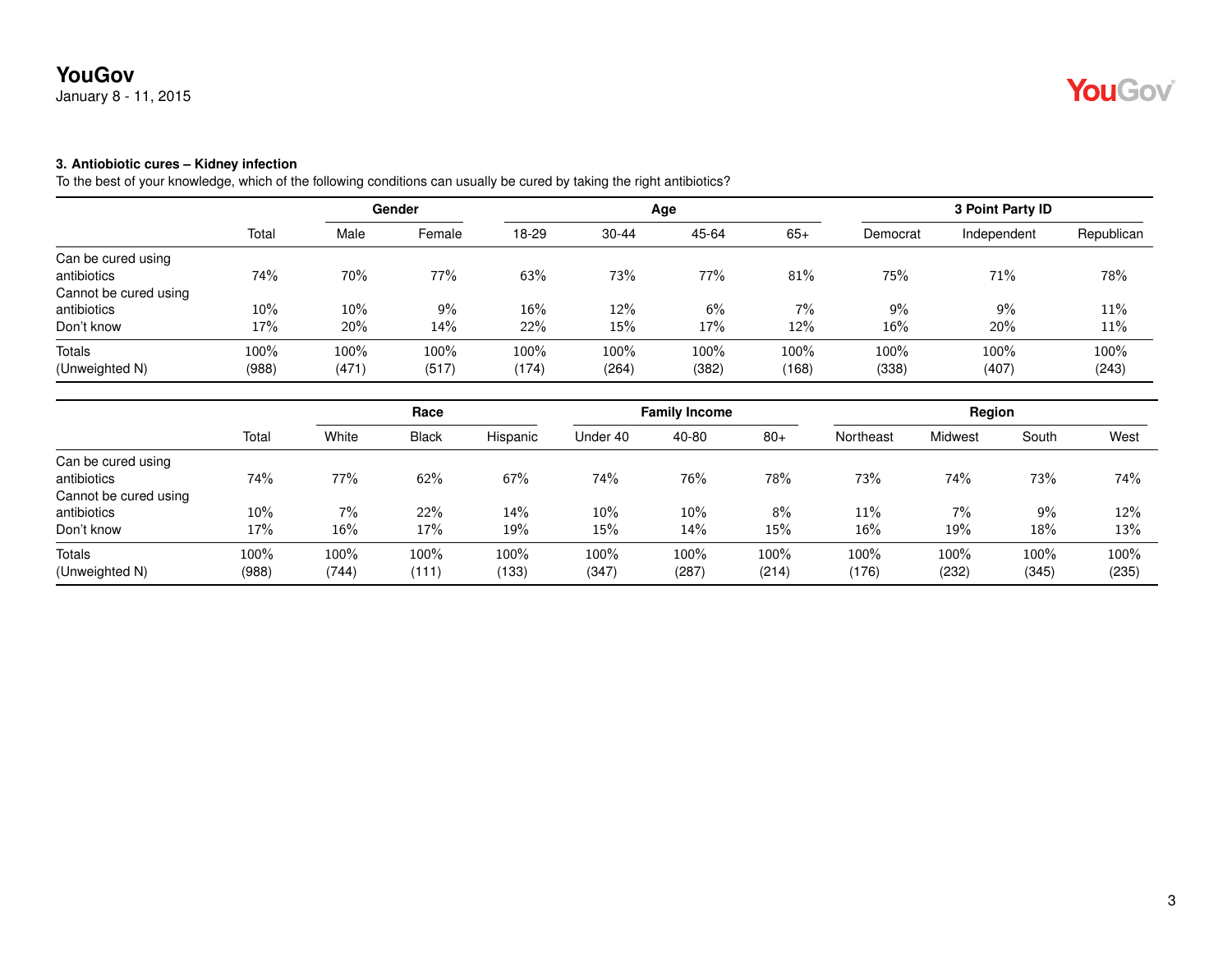### **4. Antiobiotic cures – Pneumonia**

|                       |       |       | Gender |        |           | Age   |       |          | 3 Point Party ID |            |
|-----------------------|-------|-------|--------|--------|-----------|-------|-------|----------|------------------|------------|
|                       | Total | Male  | Female | 18-29  | $30 - 44$ | 45-64 | $65+$ | Democrat | Independent      | Republican |
| Can be cured using    |       |       |        |        |           |       |       |          |                  |            |
| antibiotics           | 70%   | 66%   | 73%    | 53%    | 69%       | 74%   | 82%   | 70%      | 67%              | 74%        |
| Cannot be cured using |       |       |        |        |           |       |       |          |                  |            |
| antibiotics           | 12%   | 14%   | 11%    | 17%    | 11%       | 11%   | 11%   | 14%      | 11%              | 13%        |
| Don't know            | 18%   | 21%   | 16%    | $30\%$ | 20%       | 15%   | 7%    | 16%      | 23%              | 13%        |
| Totals                | 100%  | 100%  | 100%   | 100%   | 100%      | 100%  | 100%  | 100%     | 100%             | 100%       |
| (Unweighted N)        | (993) | (471) | (522)  | (175)  | (268)     | (382) | (168) | (338)    | (409)            | (246)      |

|                       |       | Race   |              |          | <b>Family Income</b> |        |       | Region    |         |       |       |
|-----------------------|-------|--------|--------------|----------|----------------------|--------|-------|-----------|---------|-------|-------|
|                       | Total | White  | <b>Black</b> | Hispanic | Under 40             | 40-80  | $80+$ | Northeast | Midwest | South | West  |
| Can be cured using    |       |        |              |          |                      |        |       |           |         |       |       |
| antibiotics           | 70%   | 72%    | 54%          | 66%      | 69%                  | 79%    | 67%   | 67%       | 73%     | 65%   | 75%   |
| Cannot be cured using |       |        |              |          |                      |        |       |           |         |       |       |
| antibiotics           | 12%   | $11\%$ | 19%          | 16%      | 15%                  | $10\%$ | 14%   | 9%        | 11%     | 15%   | 13%   |
| Don't know            | 18%   | 17%    | 27%          | 18%      | 16%                  | 11%    | 20%   | 24%       | 16%     | 20%   | 12%   |
| Totals                | 100%  | 100%   | 100%         | $100\%$  | 100%                 | 100%   | 100%  | 100%      | 100%    | 100%  | 100%  |
| (Unweighted N)        | (993) | (745)  | (113)        | (135)    | (349)                | (289)  | (215) | (177)     | (233)   | (348) | (235) |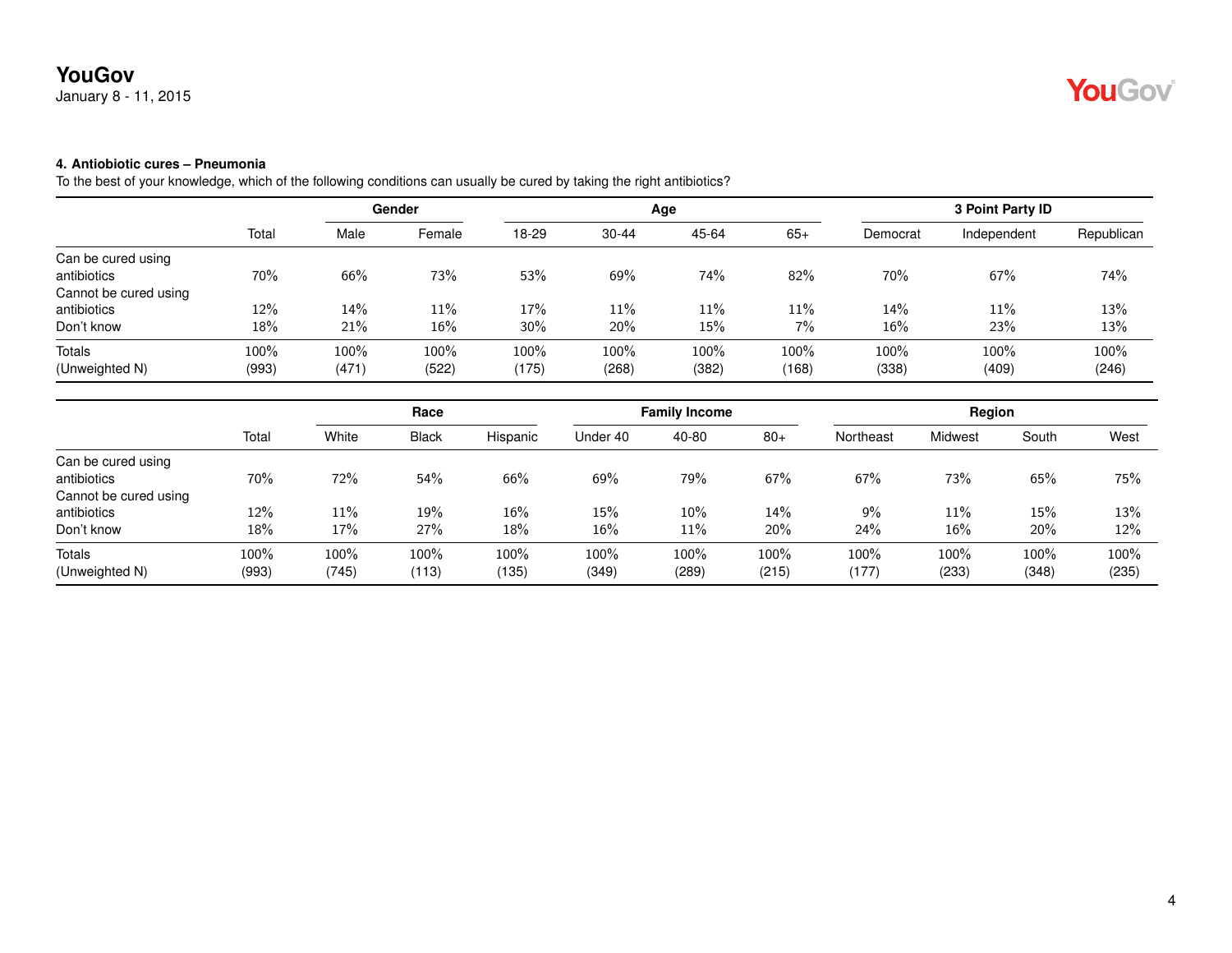# YouGov®

## **5. Antiobiotic cures – Viral infection**

|                       |        | Gender |        |       |           | Age   | 3 Point Party ID |          |             |            |
|-----------------------|--------|--------|--------|-------|-----------|-------|------------------|----------|-------------|------------|
|                       | Total  | Male   | Female | 18-29 | $30 - 44$ | 45-64 | $65+$            | Democrat | Independent | Republican |
| Can be cured using    |        |        |        |       |           |       |                  |          |             |            |
| antibiotics           | 41%    | 40%    | 41%    | 41%   | 39%       | 40%   | 44%              | 49%      | 37%         | 36%        |
| Cannot be cured using |        |        |        |       |           |       |                  |          |             |            |
| antibiotics           | 48%    | 48%    | 49%    | 45%   | 52%       | 47%   | 49%              | 41%      | 49%         | 55%        |
| Don't know            | $11\%$ | 12%    | $10\%$ | 14%   | 9%        | 13%   | $7\%$            | 9%       | 13%         | 9%         |
| Totals                | 100%   | 100%   | 100%   | 100%  | 100%      | 100%  | 100%             | 100%     | 100%        | 100%       |
| (Unweighted N)        | (994)  | (473)  | (521)  | (175) | (266)     | (381) | (172)            | (341)    | (407)       | (246)      |

|                       |       | Race  |       |          | <b>Family Income</b> |       |       | Region    |         |       |       |
|-----------------------|-------|-------|-------|----------|----------------------|-------|-------|-----------|---------|-------|-------|
|                       | Total | White | Black | Hispanic | Under 40             | 40-80 | $80+$ | Northeast | Midwest | South | West  |
| Can be cured using    |       |       |       |          |                      |       |       |           |         |       |       |
| antibiotics           | 41%   | 38%   | 54%   | 46%      | 46%                  | 40%   | 33%   | 44%       | 39%     | 41%   | 40%   |
| Cannot be cured using |       |       |       |          |                      |       |       |           |         |       |       |
| antibiotics           | 48%   | 52%   | 29%   | 40%      | 42%                  | 53%   | 58%   | 38%       | 51%     | 48%   | 52%   |
| Don't know            | 11%   | 10%   | 17%   | 14%      | 12%                  | $7\%$ | 9%    | 18%       | 10%     | 11%   | $7\%$ |
| Totals                | 100%  | 100%  | 100%  | $100\%$  | 100%                 | 100%  | 100%  | 100%      | 100%    | 100%  | 100%  |
| (Unweighted N)        | (994) | (747) | (112) | (135)    | (350)                | (290) | (213) | (177)     | (234)   | (348) | (235) |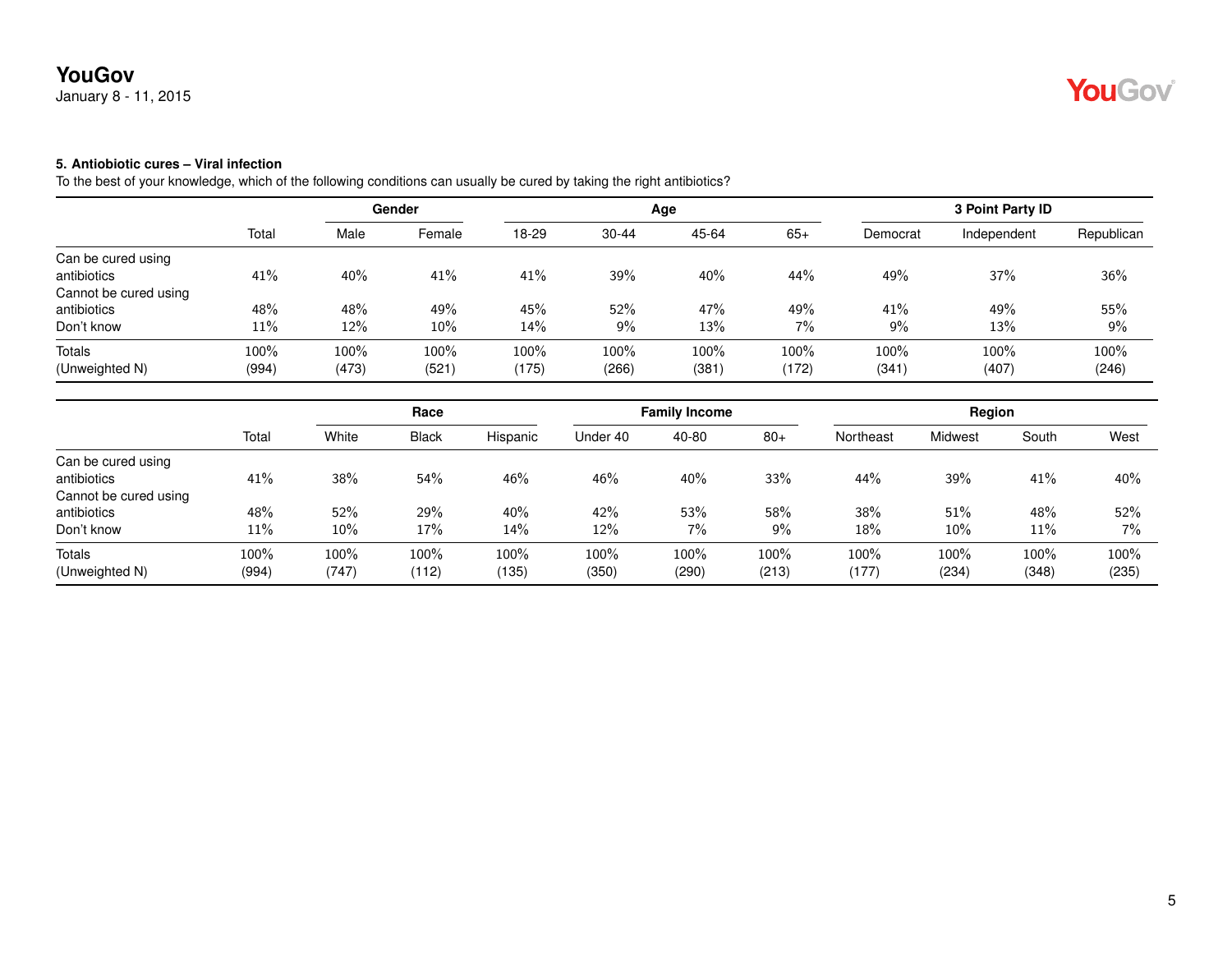## January 8 - 11, 2015

### **6. Antiobiotic cures – A regular sore throat**

|                       |       |       | Gender |       |           | Age   |       |          | 3 Point Party ID |            |
|-----------------------|-------|-------|--------|-------|-----------|-------|-------|----------|------------------|------------|
|                       | Total | Male  | Female | 18-29 | $30 - 44$ | 45-64 | $65+$ | Democrat | Independent      | Republican |
| Can be cured using    |       |       |        |       |           |       |       |          |                  |            |
| antibiotics           | 36%   | 37%   | 34%    | 46%   | 38%       | 29%   | 32%   | 32%      | 35%              | 41%        |
| Cannot be cured using |       |       |        |       |           |       |       |          |                  |            |
| antibiotics           | 49%   | 45%   | 52%    | 40%   | 46%       | 52%   | 57%   | 54%      | 45%              | 48%        |
| Don't know            | 16%   | 18%   | 14%    | 15%   | 16%       | 19%   | 11%   | 14%      | 19%              | 11%        |
| Totals                | 100%  | 100%  | 100%   | 100%  | 100%      | 100%  | 100%  | 100%     | 100%             | 100%       |
| (Unweighted N)        | (993) | (473) | (520)  | (176) | (265)     | (380) | (172) | (342)    | (406)            | (245)      |

|                       |       |       | Race         |          | <b>Family Income</b> |         |       | Region    |                |       |       |
|-----------------------|-------|-------|--------------|----------|----------------------|---------|-------|-----------|----------------|-------|-------|
|                       | Total | White | <b>Black</b> | Hispanic | Under 40             | 40-80   | $80+$ | Northeast | <b>Midwest</b> | South | West  |
| Can be cured using    |       |       |              |          |                      |         |       |           |                |       |       |
| antibiotics           | 36%   | 31%   | 44%          | 53%      | 36%                  | 39%     | 32%   | 29%       | 29%            | 44%   | 34%   |
| Cannot be cured using |       |       |              |          |                      |         |       |           |                |       |       |
| antibiotics           | 49%   | 52%   | 41%          | 36%      | 50%                  | 48%     | 53%   | 49%       | 54%            | 43%   | 52%   |
| Don't know            | 16%   | 17%   | 15%          | 12%      | 14%                  | 13%     | 15%   | 21%       | 17%            | 13%   | 14%   |
| <b>Totals</b>         | 100%  | 100%  | 100%         | 100%     | 100%                 | $100\%$ | 100%  | $100\%$   | 100%           | 100%  | 100%  |
| (Unweighted N)        | (993) | (745) | (113)        | (135)    | (351                 | (288)   | (214) | (174)     | (235)          | (348) | (236) |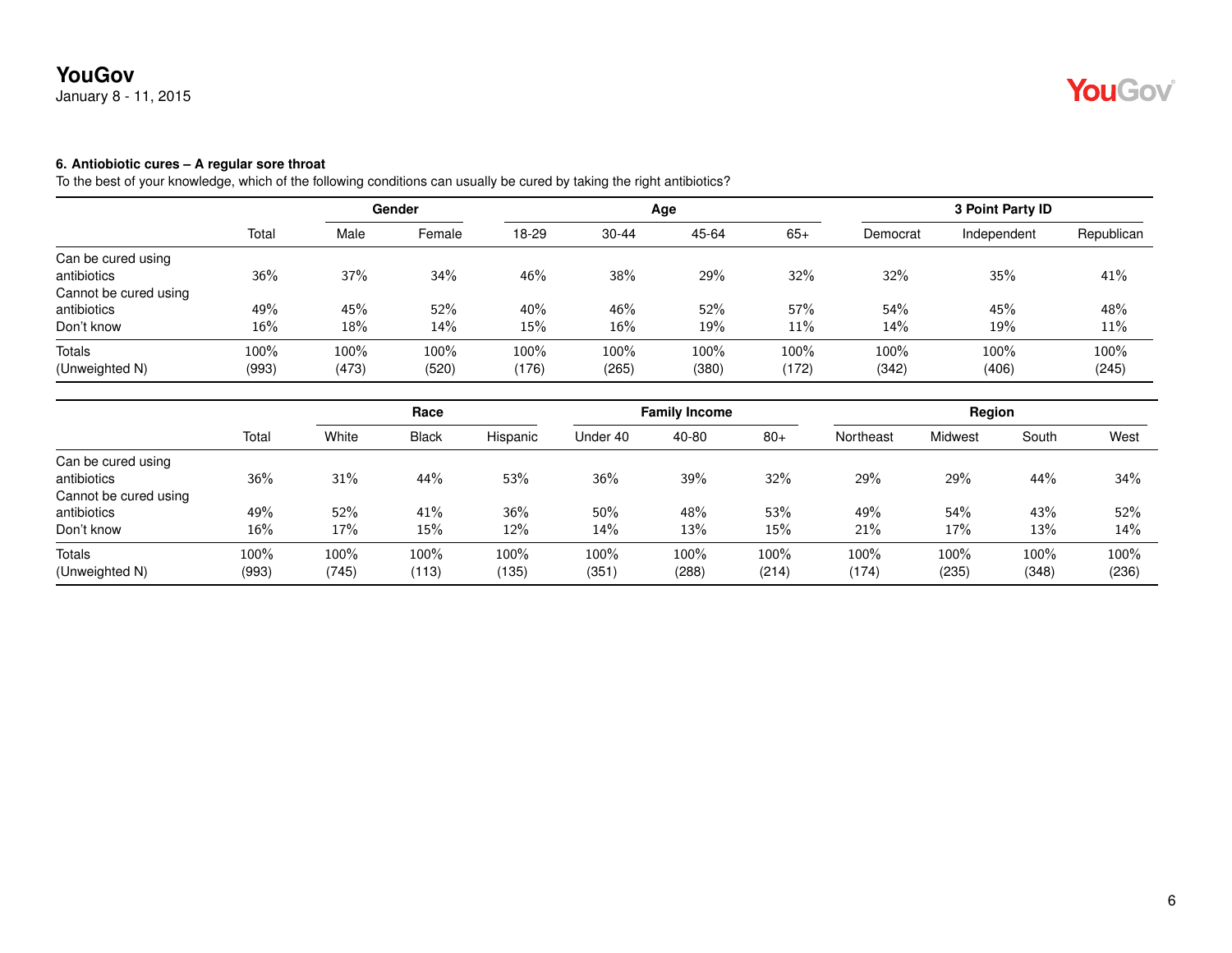## **7. Antiobiotic cures – Flu**

|                       | Gender |       |        |       |           | Age   | 3 Point Party ID |          |             |            |
|-----------------------|--------|-------|--------|-------|-----------|-------|------------------|----------|-------------|------------|
|                       | Total  | Male  | Female | 18-29 | $30 - 44$ | 45-64 | $65+$            | Democrat | Independent | Republican |
| Can be cured using    |        |       |        |       |           |       |                  |          |             |            |
| antibiotics           | 35%    | 34%   | 37%    | 48%   | 33%       | 29%   | 36%              | 40%      | 35%         | 30%        |
| Cannot be cured using |        |       |        |       |           |       |                  |          |             |            |
| antibiotics           | 53%    | 55%   | 52%    | 40%   | 56%       | 58%   | 55%              | 49%      | 53%         | 60%        |
| Don't know            | $11\%$ | 11%   | 12%    | 12%   | 11%       | 13%   | $8\%$            | 11%      | 12%         | 10%        |
| Totals                | 100%   | 100%  | 100%   | 100%  | 100%      | 100%  | 100%             | 100%     | 100%        | 100%       |
| (Unweighted N)        | (993)  | (472) | (521)  | (174) | (267)     | (383) | (169)            | (341)    | (407)       | (245)      |

|                       |       | Race  |       |          |          | <b>Family Income</b> |       |           | Region  |       |       |
|-----------------------|-------|-------|-------|----------|----------|----------------------|-------|-----------|---------|-------|-------|
|                       | Total | White | Black | Hispanic | Under 40 | 40-80                | $80+$ | Northeast | Midwest | South | West  |
| Can be cured using    |       |       |       |          |          |                      |       |           |         |       |       |
| antibiotics           | 35%   | 29%   | 56%   | 50%      | 41%      | 36%                  | 21%   | 34%       | 27%     | 40%   | 36%   |
| Cannot be cured using |       |       |       |          |          |                      |       |           |         |       |       |
| antibiotics           | 53%   | 60%   | 32%   | 34%      | 45%      | 57%                  | 73%   | 50%       | 59%     | 48%   | 58%   |
| Don't know            | 11%   | 10%   | 13%   | 16%      | 13%      | $7\%$                | 7%    | 16%       | 14%     | 11%   | 5%    |
| Totals                | 100%  | 100%  | 100%  | $100\%$  | 100%     | 100%                 | 100%  | 100%      | 100%    | 100%  | 100%  |
| (Unweighted N)        | (993) | (745) | (112) | (136     | (351     | (288)                | (215) | (176)     | (235)   | (346) | (236) |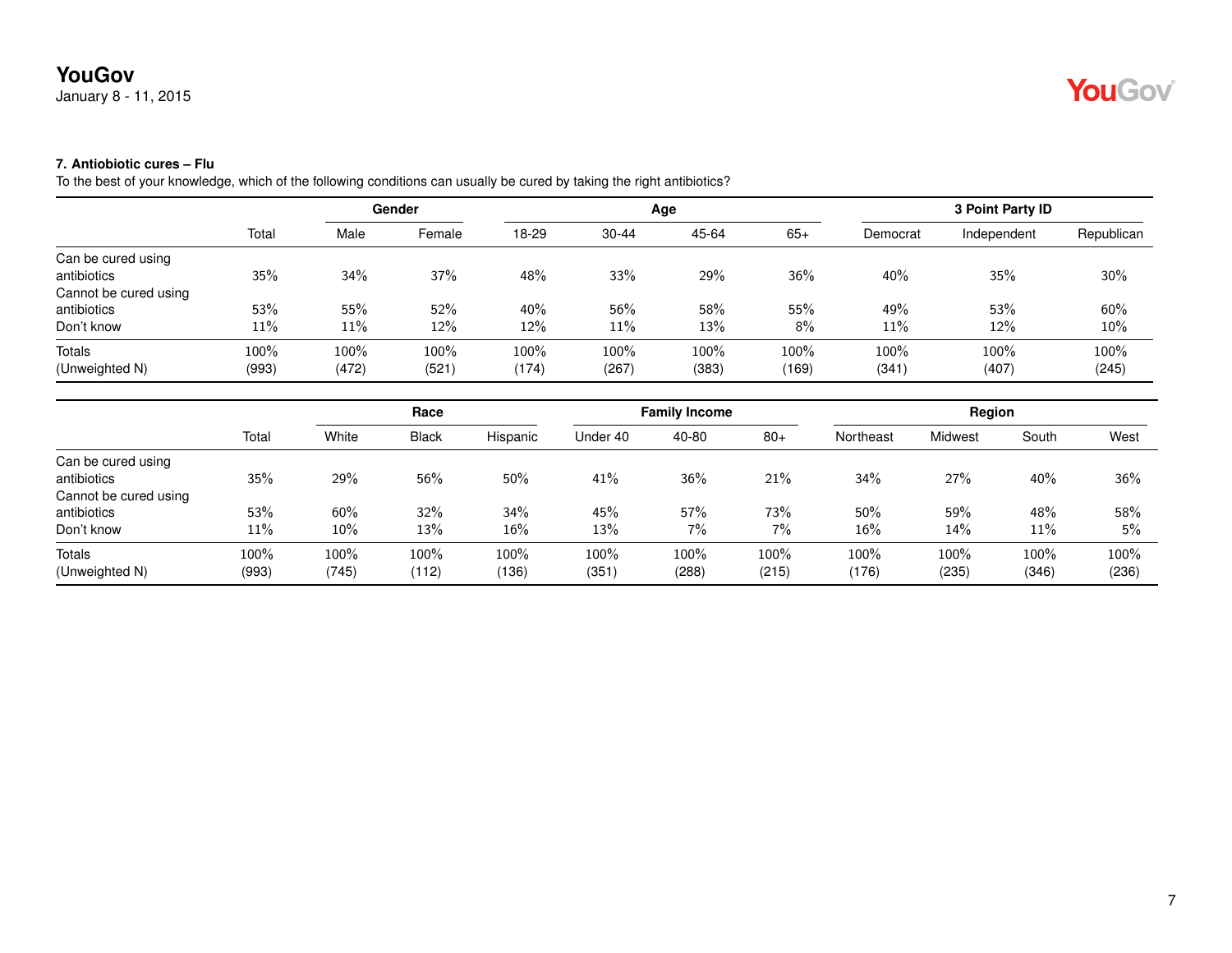## January 8 - 11, 2015

## **8. Antiobiotic cures – A cough**

|                       |        |       | Gender |       |           | Age   |       |          | 3 Point Party ID |            |
|-----------------------|--------|-------|--------|-------|-----------|-------|-------|----------|------------------|------------|
|                       | Total  | Male  | Female | 18-29 | $30 - 44$ | 45-64 | $65+$ | Democrat | Independent      | Republican |
| Can be cured using    |        |       |        |       |           |       |       |          |                  |            |
| antibiotics           | 31%    | 28%   | 34%    | 48%   | 33%       | 23%   | 24%   | 34%      | 30%              | 28%        |
| Cannot be cured using |        |       |        |       |           |       |       |          |                  |            |
| antibiotics           | 53%    | 54%   | 52%    | 37%   | 48%       | 63%   | 62%   | 54%      | 50%              | 57%        |
| Don't know            | $16\%$ | 18%   | 14%    | 15%   | 19%       | 14%   | 15%   | 11%      | 19%              | 14%        |
| Totals                | 100%   | 100%  | 100%   | 100%  | 100%      | 100%  | 100%  | 100%     | 100%             | 100%       |
| (Unweighted N)        | (992)  | (470) | (522)  | (174) | (264)     | (383) | (171) | (340)    | (407)            | (245)      |

|                       |       |       | Race         |          | <b>Family Income</b> |        |       | Region    |                |       |       |
|-----------------------|-------|-------|--------------|----------|----------------------|--------|-------|-----------|----------------|-------|-------|
|                       | Total | White | <b>Black</b> | Hispanic | Under 40             | 40-80  | $80+$ | Northeast | <b>Midwest</b> | South | West  |
| Can be cured using    |       |       |              |          |                      |        |       |           |                |       |       |
| antibiotics           | 31%   | 26%   | 48%          | 46%      | 34%                  | $30\%$ | 23%   | 30%       | 24%            | 38%   | 29%   |
| Cannot be cured using |       |       |              |          |                      |        |       |           |                |       |       |
| antibiotics           | 53%   | 59%   | 38%          | 36%      | 49%                  | 58%    | 63%   | 53%       | 62%            | 48%   | 53%   |
| Don't know            | 16%   | 15%   | 14%          | $18\%$   | 17%                  | $11\%$ | 13%   | 17%       | 14%            | 14%   | 18%   |
| <b>Totals</b>         | 100%  | 100%  | 100%         | 100%     | 100%                 | 100%   | 100%  | 100%      | 100%           | 100%  | 100%  |
| (Unweighted N)        | (992) | (742) | (114)        | (136)    | (349)                | (287)  | (214) | (176)     | (233)          | (348) | (235) |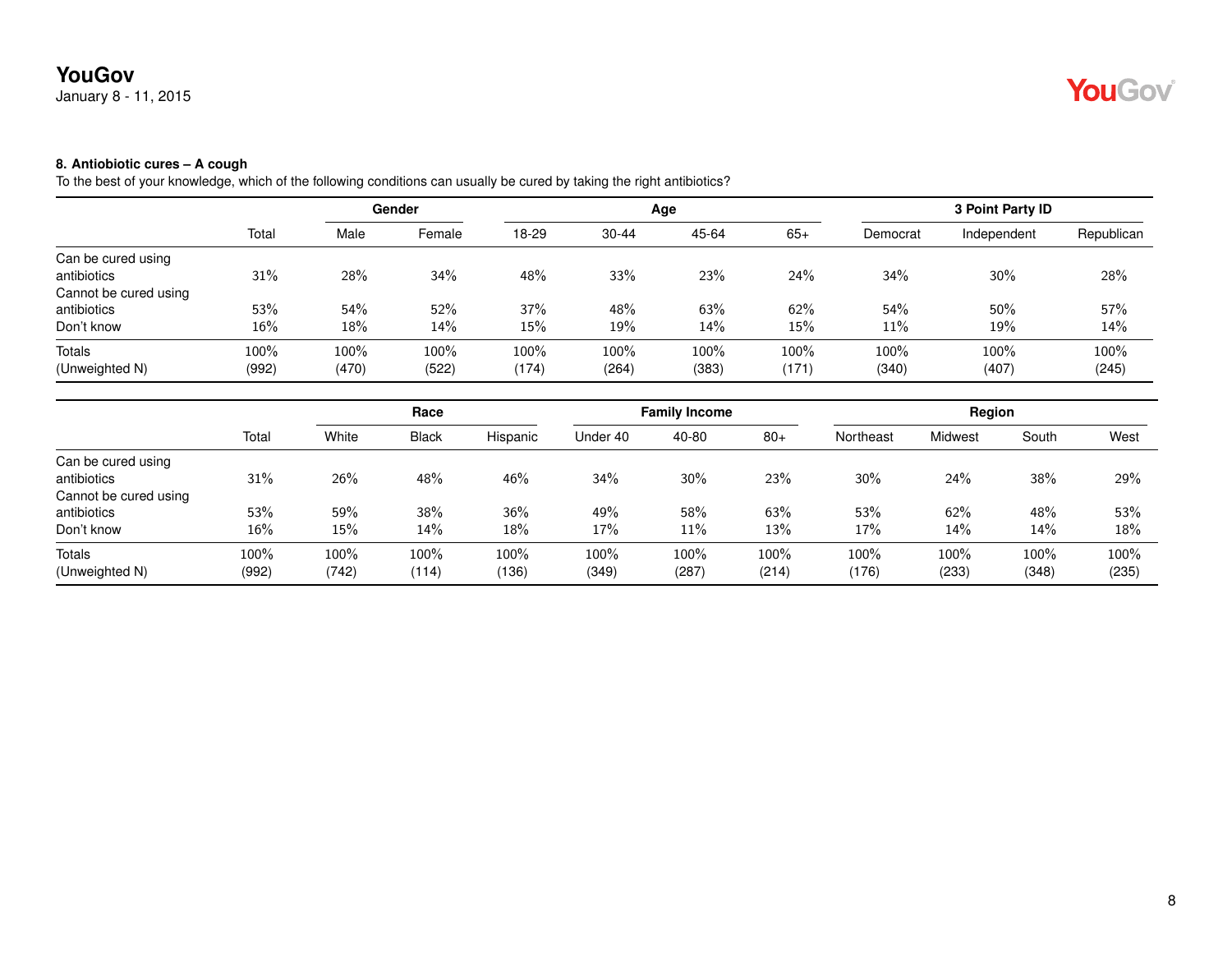## **9. Antiobiotic cures – Common cold**

To the best of your knowledge, which of the following conditions can usually be cured by taking the right antibiotics?

|                       |        |       | Gender |       |           | Age   |       |          | 3 Point Party ID |            |
|-----------------------|--------|-------|--------|-------|-----------|-------|-------|----------|------------------|------------|
|                       | Total  | Male  | Female | 18-29 | $30 - 44$ | 45-64 | $65+$ | Democrat | Independent      | Republican |
| Can be cured using    |        |       |        |       |           |       |       |          |                  |            |
| antibiotics           | 24%    | 23%   | 25%    | 39%   | 29%       | 16%   | 14%   | 25%      | 24%              | 23%        |
| Cannot be cured using |        |       |        |       |           |       |       |          |                  |            |
| antibiotics           | 66%    | 68%   | 65%    | 48%   | 63%       | 74%   | 81%   | 65%      | 64%              | 71%        |
| Don't know            | $10\%$ | 9%    | 10%    | 13%   | 8%        | 10%   | 5%    | 9%       | 12%              | 5%         |
| Totals                | 100%   | 100%  | 100%   | 100%  | 100%      | 100%  | 100%  | 100%     | 100%             | 100%       |
| (Unweighted N)        | (996)  | (473) | (523)  | (177) | (267)     | (383) | (169) | (342)    | (409)            | (245)      |

|                       |        | Race  |       |          |          | <b>Family Income</b> |       |           | Region  |       |       |
|-----------------------|--------|-------|-------|----------|----------|----------------------|-------|-----------|---------|-------|-------|
|                       | Total  | White | Black | Hispanic | Under 40 | 40-80                | $80+$ | Northeast | Midwest | South | West  |
| Can be cured using    |        |       |       |          |          |                      |       |           |         |       |       |
| antibiotics           | 24%    | 20%   | 40%   | 35%      | 28%      | 26%                  | 15%   | 23%       | 18%     | 29%   | 23%   |
| Cannot be cured using |        |       |       |          |          |                      |       |           |         |       |       |
| antibiotics           | 66%    | 72%   | 48%   | 52%      | 62%      | 67%                  | 79%   | 61%       | 71%     | 62%   | 73%   |
| Don't know            | $10\%$ | 8%    | 12%   | 13%      | $10\%$   | $7\%$                | 6%    | 16%       | 11%     | 9%    | $4\%$ |
| Totals                | 100%   | 100%  | 100%  | $100\%$  | 100%     | 100%                 | 100%  | 100%      | 100%    | 100%  | 100%  |
| (Unweighted N)        | (996)  | (746) | (114) | (136     | (352)    | (288)                | (215) | (177)     | (235)   | (347) | (237) |

YouGov®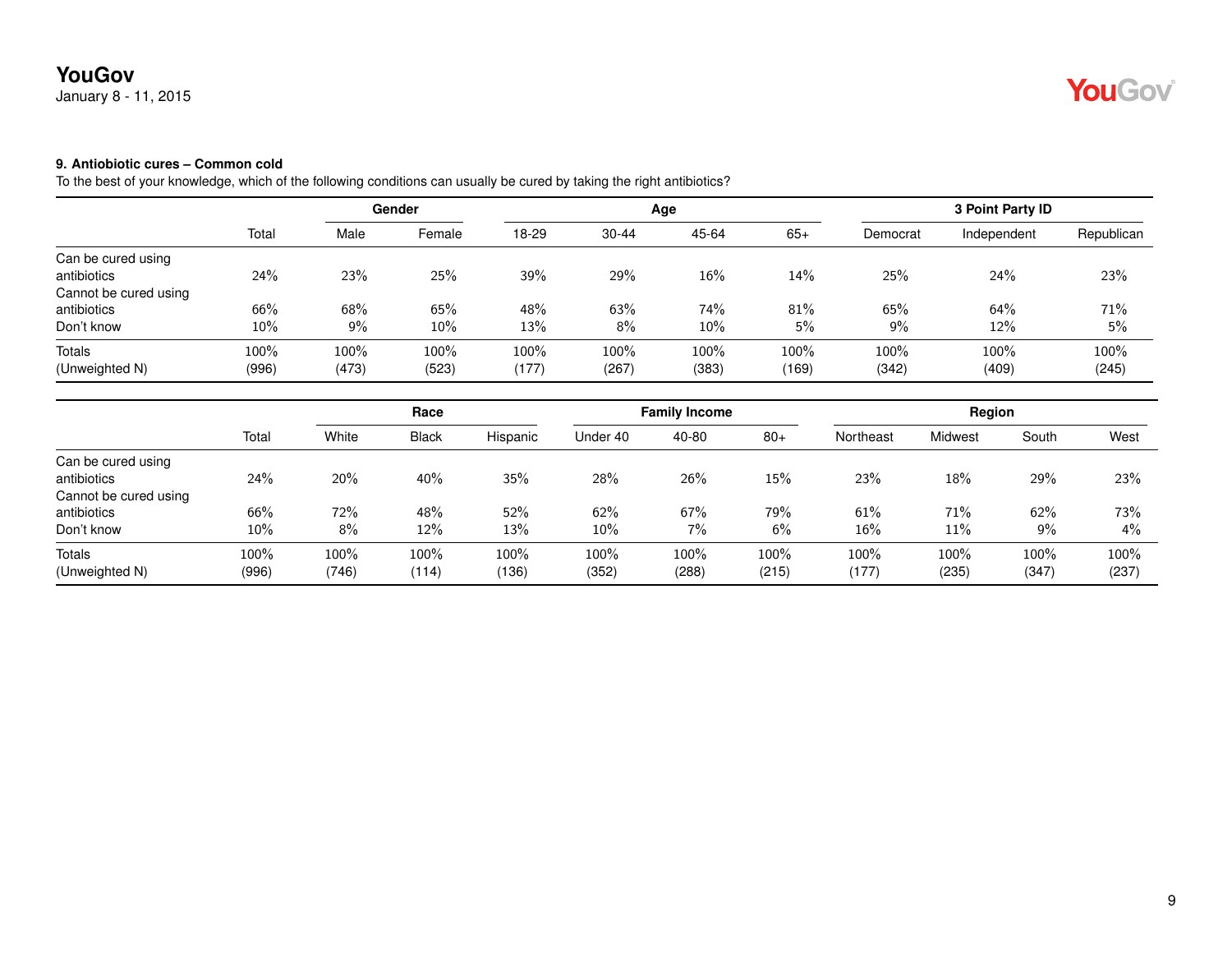#### **10. Antiobiotic cures – Aches and pains**

|                       |        |       | Gender |       |           | Age   |       |          | 3 Point Party ID |            |
|-----------------------|--------|-------|--------|-------|-----------|-------|-------|----------|------------------|------------|
|                       | Total  | Male  | Female | 18-29 | $30 - 44$ | 45-64 | $65+$ | Democrat | Independent      | Republican |
| Can be cured using    |        |       |        |       |           |       |       |          |                  |            |
| antibiotics           | $16\%$ | 16%   | 16%    | 30%   | 16%       | 10%   | $9\%$ | 20%      | 14%              | 12%        |
| Cannot be cured using |        |       |        |       |           |       |       |          |                  |            |
| antibiotics           | 73%    | 71%   | 74%    | 55%   | 72%       | 81%   | 82%   | 72%      | 71%              | 79%        |
| Don't know            | $11\%$ | 13%   | 10%    | 15%   | 12%       | 9%    | 10%   | 8%       | 15%              | 9%         |
| Totals                | 100%   | 100%  | 100%   | 100%  | 100%      | 100%  | 100%  | 100%     | 100%             | 100%       |
| (Unweighted N)        | (989)  | (471) | (518)  | (174) | (265)     | (379) | (171) | (339)    | (406)            | (244)      |

|                       |       |        | Race         |          | <b>Family Income</b> |        |       | Region    |         |       |       |
|-----------------------|-------|--------|--------------|----------|----------------------|--------|-------|-----------|---------|-------|-------|
|                       | Total | White  | <b>Black</b> | Hispanic | Under 40             | 40-80  | $80+$ | Northeast | Midwest | South | West  |
| Can be cured using    |       |        |              |          |                      |        |       |           |         |       |       |
| antibiotics           | 16%   | 12%    | 29%          | 28%      | 17%                  | 15%    | 14%   | 17%       | 10%     | 20%   | 13%   |
| Cannot be cured using |       |        |              |          |                      |        |       |           |         |       |       |
| antibiotics           | 73%   | 79%    | 57%          | 54%      | 70%                  | 75%    | 82%   | 68%       | 80%     | 69%   | 76%   |
| Don't know            | 11%   | $10\%$ | 14%          | $18\%$   | 13%                  | $10\%$ | $4\%$ | 15%       | $10\%$  | 11%   | 10%   |
| <b>Totals</b>         | 100%  | 100%   | 100%         | 100%     | 100%                 | 100%   | 100%  | 100%      | 100%    | 100%  | 100%  |
| (Unweighted N)        | (989) | (744)  | (112)        | (133)    | (349)                | (286)  | (212) | (175)     | (233)   | (347) | (234) |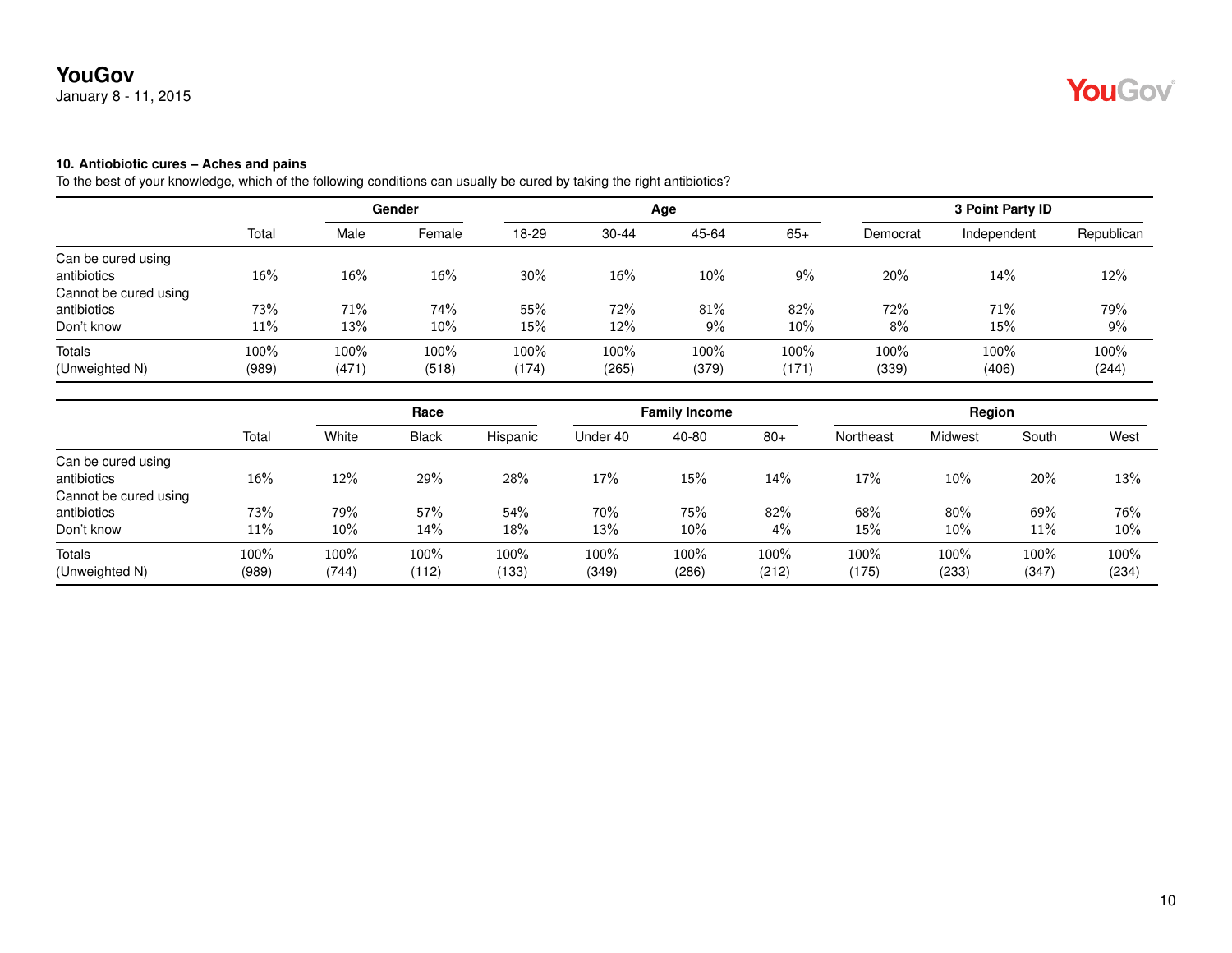#### **11. Antiobiotic cures – A hangover**

|                       |       | Gender |        |       |           | Age   | 3 Point Party ID |          |             |            |
|-----------------------|-------|--------|--------|-------|-----------|-------|------------------|----------|-------------|------------|
|                       | Total | Male   | Female | 18-29 | $30 - 44$ | 45-64 | $65+$            | Democrat | Independent | Republican |
| Can be cured using    |       |        |        |       |           |       |                  |          |             |            |
| antibiotics           | 4%    | 5%     | 4%     | 4%    | 8%        | 4%    | $1\%$            | 8%       | 4%          | $1\%$      |
| Cannot be cured using |       |        |        |       |           |       |                  |          |             |            |
| antibiotics           | 87%   | 84%    | 89%    | 85%   | 83%       | 88%   | 93%              | 81%      | 88%         | 94%        |
| Don't know            | 9%    | 10%    | 7%     | 11%   | 9%        | 8%    | 6%               | 11%      | 9%          | 5%         |
| Totals                | 100%  | 100%   | 100%   | 100%  | 100%      | 100%  | 100%             | 100%     | 100%        | 100%       |
| (Unweighted N)        | (990) | (473)  | (517)  | (174) | (265)     | (379) | (172)            | (340)    | (407)       | (243)      |

|                       |       | Race  |              |          | <b>Family Income</b> |       |        | Region    |         |       |       |
|-----------------------|-------|-------|--------------|----------|----------------------|-------|--------|-----------|---------|-------|-------|
|                       | Total | White | <b>Black</b> | Hispanic | Under 40             | 40-80 | $80+$  | Northeast | Midwest | South | West  |
| Can be cured using    |       |       |              |          |                      |       |        |           |         |       |       |
| antibiotics           | 4%    | 3%    | 8%           | 7%       | 8%                   | $2\%$ | 3%     | 2%        | 3%      | 5%    | $7\%$ |
| Cannot be cured using |       |       |              |          |                      |       |        |           |         |       |       |
| antibiotics           | 87%   | 90%   | 76%          | $80\%$   | 85%                  | 93%   | $90\%$ | 84%       | 89%     | 85%   | 90%   |
| Don't know            | 9%    | 7%    | 17%          | 13%      | 7%                   | 5%    | 7%     | 14%       | 8%      | 10%   | 3%    |
| <b>Totals</b>         | 100%  | 100%  | 100%         | 100%     | 100%                 | 100%  | 100%   | 100%      | 100%    | 100%  | 100%  |
| (Unweighted N)        | (990) | (743) | (114)        | (133)    | (349)                | (286) | (214)  | (174)     | (235)   | (347) | (234) |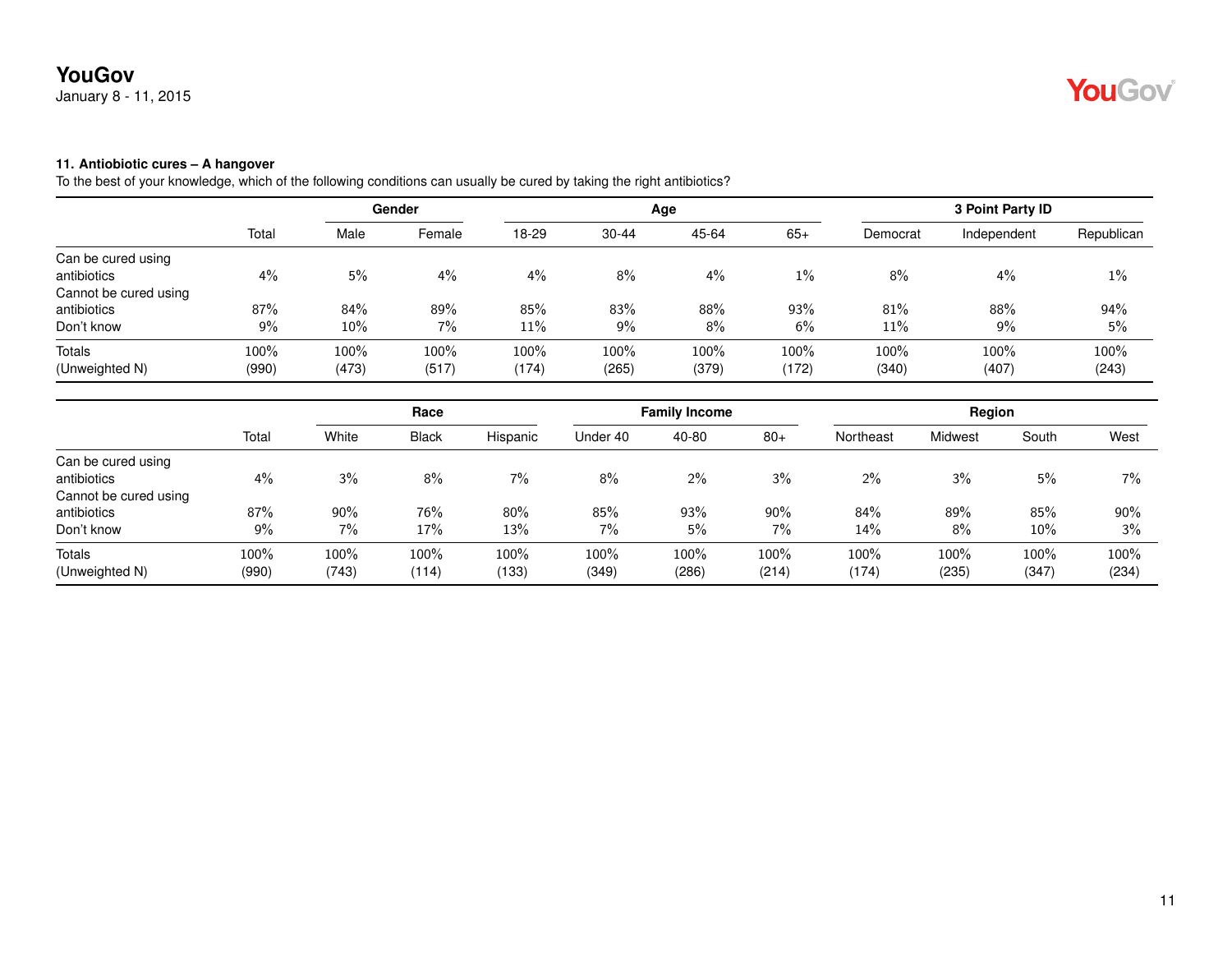January 8 - 11, 2015

# YouGov

#### **12. Not prescribed**

Have you ever taken a course of antibiotics that wasn't prescribed by a doctor?

|                                 |                 |               | Gender        |               |               | Age           |                                 |               | 3 Point Party ID |               |
|---------------------------------|-----------------|---------------|---------------|---------------|---------------|---------------|---------------------------------|---------------|------------------|---------------|
|                                 | Total           | Male          | Female        | 18-29         | $30 - 44$     | 45-64         | $65+$                           | Democrat      | Independent      | Republican    |
| Yes                             | 17%             | 17%           | 17%           | 19%           | 23%           | 13%           | 13%                             | 23%           | 15%              | 12%           |
| <b>No</b>                       | 78%             | 75%           | 80%           | 70%           | 72%           | 83%           | 87%                             | 75%           | 76%              | 85%           |
| Don't know                      | 5%              | 8%            | 3%            | 11%           | 6%            | $4\%$         | $\hspace{0.1mm}-\hspace{0.1mm}$ | 2%            | 9%               | 3%            |
| <b>Totals</b><br>(Unweighted N) | 100%<br>(1,000) | 100%<br>(474) | 100%<br>(526) | 100%<br>(177) | 100%<br>(268) | 100%<br>(383) | 100%<br>(172)                   | 100%<br>(344) | 100%<br>(410)    | 100%<br>(246) |

|                          |                 | Race             |               | <b>Family Income</b> |                  |                  | Region        |                  |               |               |               |
|--------------------------|-----------------|------------------|---------------|----------------------|------------------|------------------|---------------|------------------|---------------|---------------|---------------|
|                          | Total           | White            | <b>Black</b>  | Hispanic             | Under 40         | 40-80            | $80+$         | Northeast        | Midwest       | South         | West          |
| Yes                      | 17%             | 13%              | 19%           | 34%                  | 20%              | 16%              | 15%           | 16%              | 13%           | 17%           | 20%           |
| No                       | 78%             | 83%              | 72%           | 55%                  | 73%              | 82%              | 85%           | 75%              | 82%           | 76%           | 79%           |
| Don't know               | 5%              | $4\%$            | 9%            | $11\%$               | 7%               | $1\%$            | 0%            | 9%               | 4%            | 7%            | $1\%$         |
| Totals<br>(Unweighted N) | 100%<br>(1,000) | $100\%$<br>(750) | 100%<br>(114) | 100%<br>(136)        | $100\%$<br>(353) | $100\%$<br>(290) | 100%<br>(215) | $100\%$<br>(177) | 100%<br>(236) | 100%<br>(350) | 100%<br>(237) |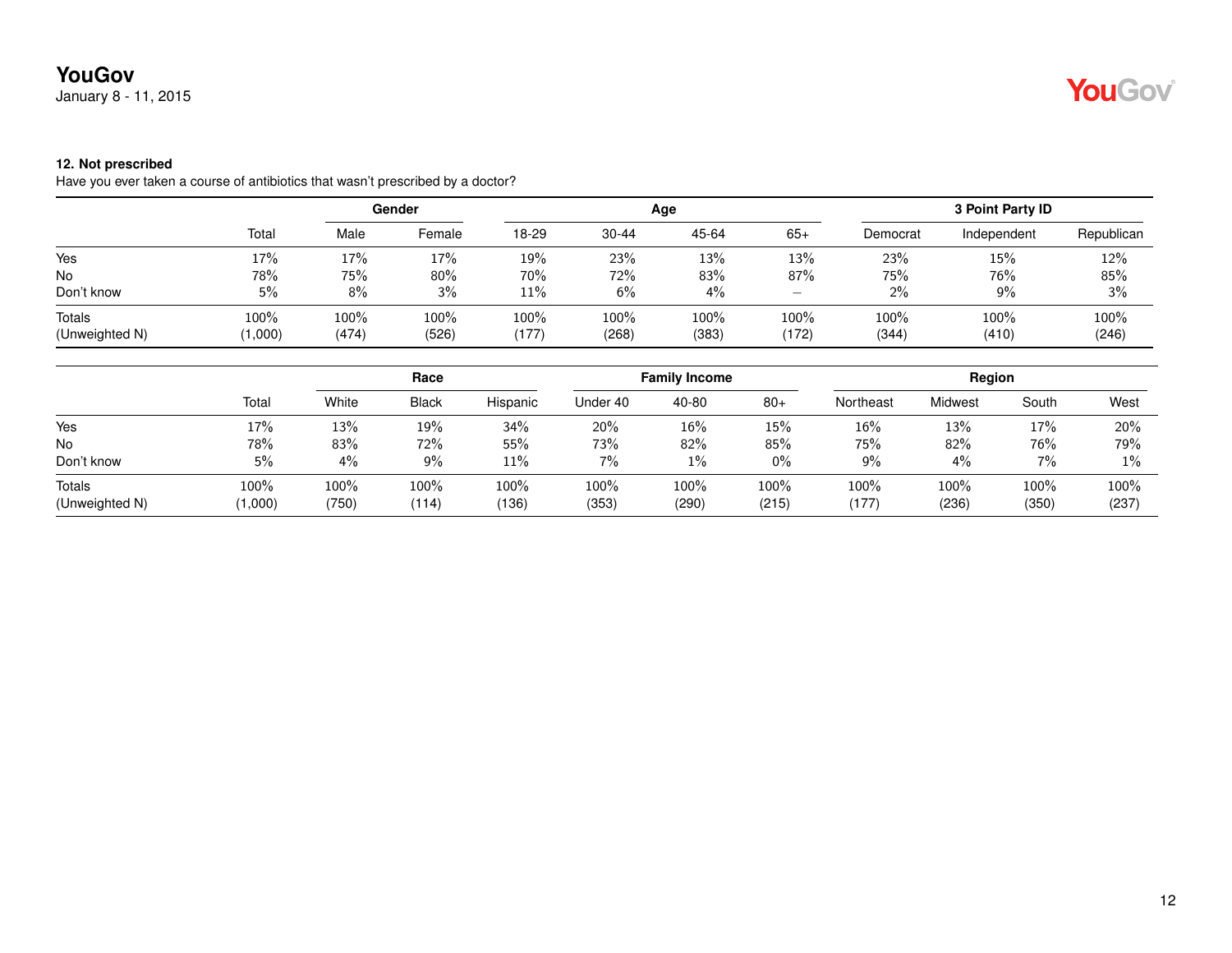## **13. Finished before end of course**

Have you ever finished taking antibiotics before the end of the course, because you began to feel well?

| Republican    |
|---------------|
| 32%           |
| 61%           |
| 6%            |
| 100%<br>(245) |
|               |

|                          | Race          |               |               |               | <b>Family Income</b> |                  | Region        |               |               |               |               |
|--------------------------|---------------|---------------|---------------|---------------|----------------------|------------------|---------------|---------------|---------------|---------------|---------------|
|                          | Total         | White         | <b>Black</b>  | Hispanic      | Under 40             | 40-80            | $80+$         | Northeast     | Midwest       | South         | West          |
| Yes                      | 33%           | 30%           | 38%           | 48%           | 36%                  | 36%              | 32%           | 35%           | 26%           | 38%           | 32%           |
| No                       | 59%           | 64%           | 49%           | 45%           | 56%                  | 62%              | 67%           | 55%           | 68%           | 55%           | 62%           |
| Don't know               | 7%            | 7%            | 13%           | 7%            | $8\%$                | $2\%$            | 1%            | 10%           | 6%            | 7%            | 6%            |
| Totals<br>(Unweighted N) | 100%<br>(997) | 100%<br>(748) | 100%<br>(113) | 100%<br>(136) | 100%<br>(351)        | $100\%$<br>(290) | 100%<br>(215) | 100%<br>(177) | 100%<br>(234) | 100%<br>(349) | 100%<br>(237) |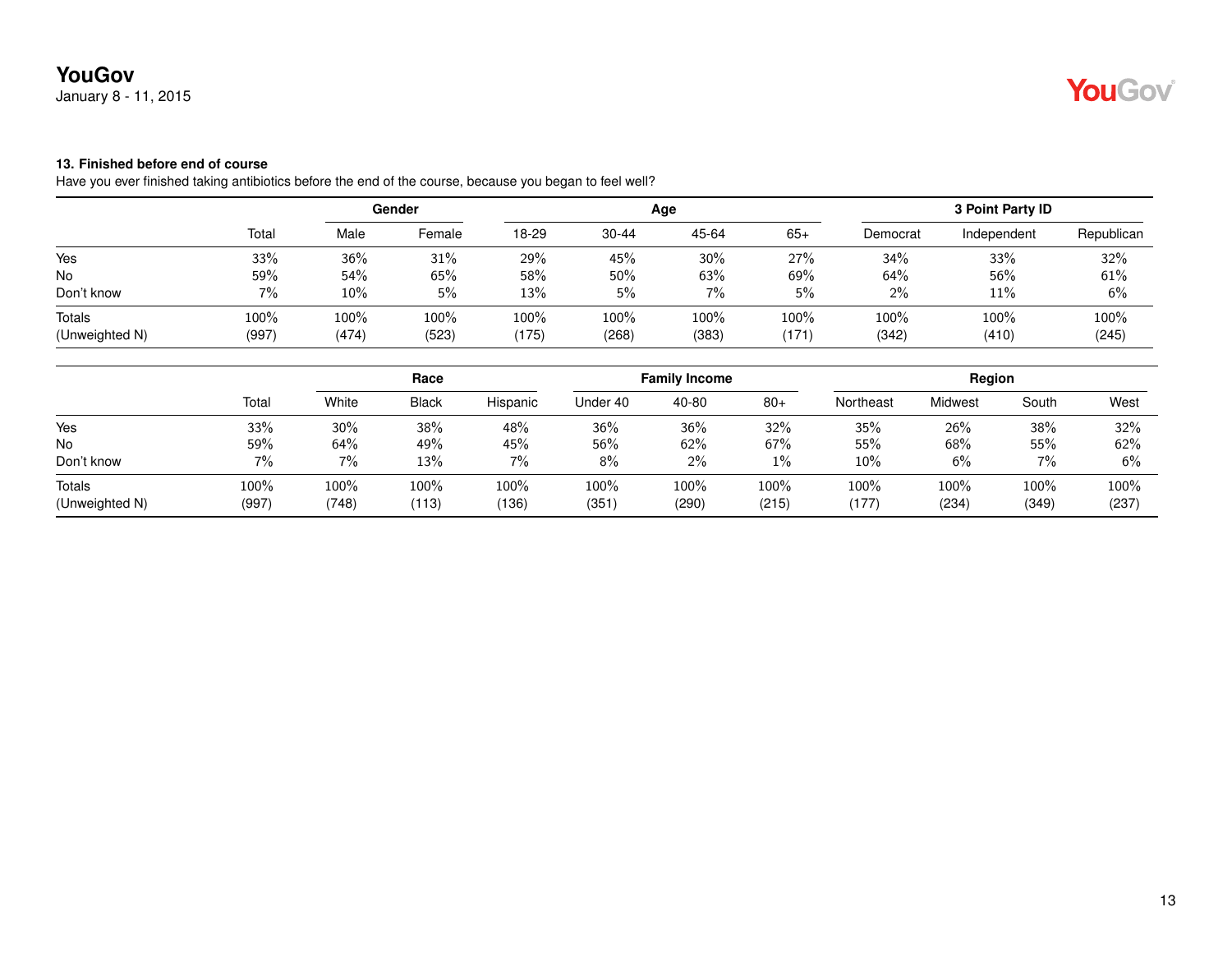January 8 - 11, 2015

# YouGov

### **14. Had flu shot**

Have you had a flu shot this season?

|                                 |               | Gender        |               |               |               | Age           | 3 Point Party ID |               |               |               |
|---------------------------------|---------------|---------------|---------------|---------------|---------------|---------------|------------------|---------------|---------------|---------------|
|                                 | Total         | Male          | Female        | 18-29         | $30 - 44$     | 45-64         | $65+$            | Democrat      | Independent   | Republican    |
| Yes                             | 39%           | 39%           | 39%           | 28%           | 32%           | 40%           | 64%              | 46%           | 32%           | 45%           |
| No                              | 58%           | 58%           | 57%           | 66%           | 66%           | 58%           | 35%              | 53%           | 63%           | 54%           |
| Don't remember                  | 3%            | 3%            | 3%            | $7\%$         | 3%            | $2\%$         | $0\%$            | $1\%$         | 5%            | 1%            |
| <b>Totals</b><br>(Unweighted N) | 100%<br>(997) | 100%<br>(473) | 100%<br>(524) | 100%<br>(177) | 100%<br>(267) | 100%<br>(383) | 100%<br>(170)    | 100%<br>(344) | 100%<br>(409) | 100%<br>(244) |

|                |       | Race  |       |          | <b>Family Income</b> |       |       | Region    |         |       |       |
|----------------|-------|-------|-------|----------|----------------------|-------|-------|-----------|---------|-------|-------|
|                | Total | White | Black | Hispanic | Under 40             | 40-80 | $80+$ | Northeast | Midwest | South | West  |
| Yes            | 39%   | 41%   | 31%   | 35%      | 33%                  | 44%   | 47%   | 46%       | 44%     | 33%   | 40%   |
| No             | 58%   | 58%   | 60%   | 57%      | 64%                  | 55%   | 53%   | 49%       | 55%     | 63%   | 59%   |
| Don't remember | 3%    | 1%    | 9%    | $7\%$    | 3%                   | 1%    | $0\%$ | 5%        | 1%      | 4%    | $1\%$ |
| Totals         | 100%  | 100%  | 100%  | $100\%$  | 100%                 | 100%  | 100%  | $100\%$   | 100%    | 100%  | 100%  |
| (Unweighted N) | (997) | (747) | (114) | (136)    | (353)                | (290) | (212) | (176)     | (236)   | (349) | (236) |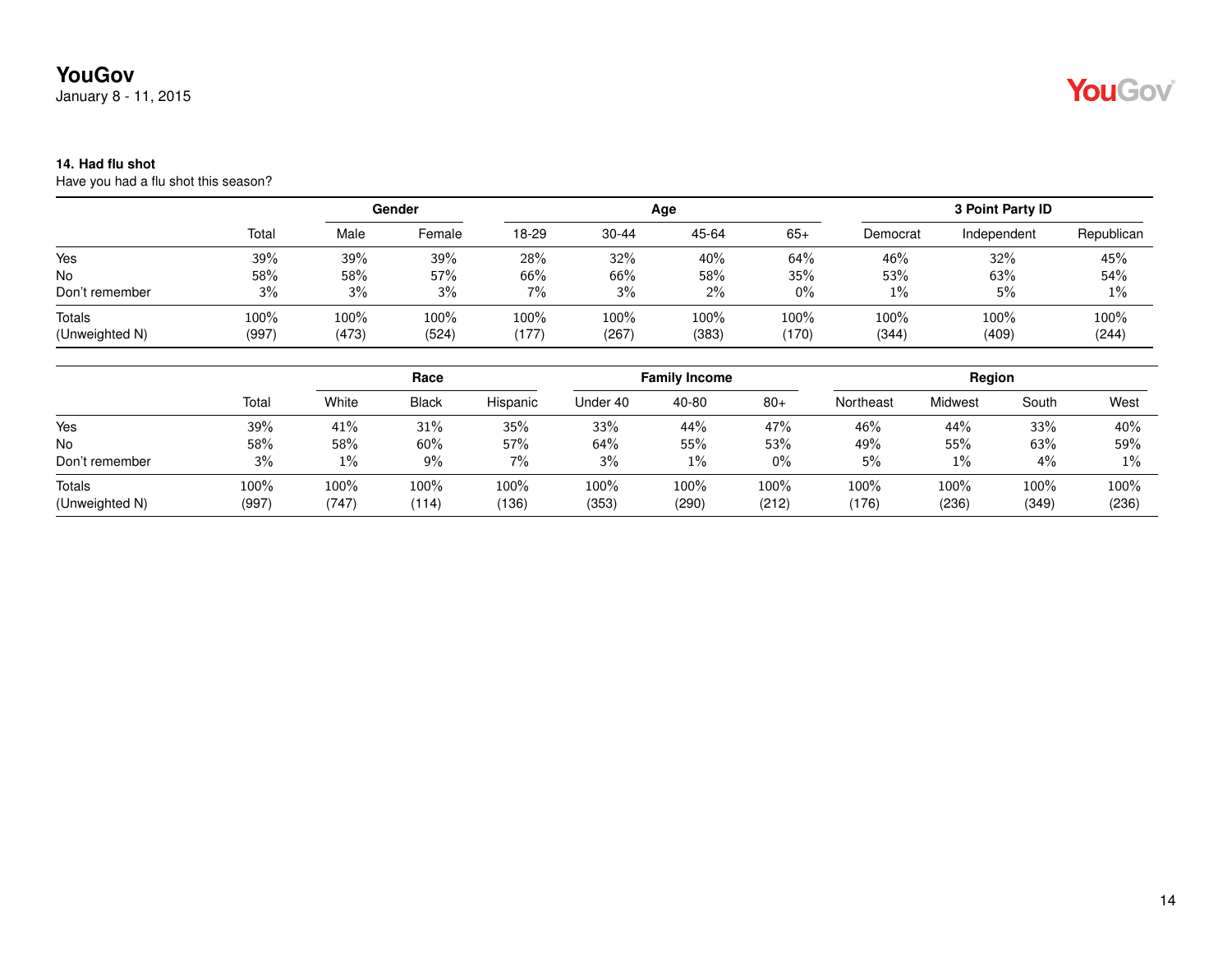January 8 - 11, 2015

## **15. Effectiveness of flu shot**

How effective is the flu shot at preventing people from getting the flu?

|                      | Total |       | Gender |        |           | Age   | 3 Point Party ID |          |             |            |
|----------------------|-------|-------|--------|--------|-----------|-------|------------------|----------|-------------|------------|
|                      |       | Male  | Female | 18-29  | $30 - 44$ | 45-64 | $65+$            | Democrat | Independent | Republican |
| Very effective       | 13%   | 16%   | 11%    | 14%    | 16%       | 10%   | 16%              | 15%      | 13%         | 12%        |
| Somewhat effective   | 56%   | 56%   | 57%    | 55%    | 45%       | 61%   | 66%              | 59%      | 50%         | 64%        |
| Not very effective   | 23%   | 21%   | 25%    | 21%    | 29%       | 23%   | 17%              | 21%      | 28%         | 17%        |
| Not effective at all | 7%    | 7%    | 7%     | $10\%$ | 10%       | 7%    | $1\%$            | 5%       | 9%          | 7%         |
| Totals               | 100%  | 100%  | 100%   | 100%   | 100%      | 100%  | $100\%$          | 100%     | 100%        | 100%       |
| (Unweighted N)       | (992) | (469) | (523)  | (176)  | (267)     | (378) | (171)            | (341)    | (406)       | (245)      |

|                      |       |       | Race         |          |          | <b>Family Income</b> |       |           | Region  |       |       |
|----------------------|-------|-------|--------------|----------|----------|----------------------|-------|-----------|---------|-------|-------|
|                      | Total | White | <b>Black</b> | Hispanic | Under 40 | 40-80                | $80+$ | Northeast | Midwest | South | West  |
| Very effective       | 13%   | 12%   | 12%          | 21%      | 14%      | 11%                  | 16%   | 21%       | 7%      | 11%   | 17%   |
| Somewhat effective   | 56%   | 59%   | 56%          | 41%      | 53%      | 57%                  | 60%   | 55%       | 60%     | 59%   | 49%   |
| Not very effective   | 23%   | 21%   | 23%          | 34%      | 24%      | 27%                  | 19%   | 17%       | 24%     | 23%   | 27%   |
| Not effective at all | $7\%$ | 7%    | 9%           | 5%       | $9\%$    | 5%                   | 6%    | 6%        | 8%      | $7\%$ | 7%    |
| Totals               | 100%  | 100%  | 100%         | 100%     | 100%     | 100%                 | 100%  | 100%      | $100\%$ | 100%  | 100%  |
| (Unweighted N)       | (992) | (745) | (114)        | (133)    | (352)    | (290)                | (212) | (175)     | (235)   | (347) | (235) |